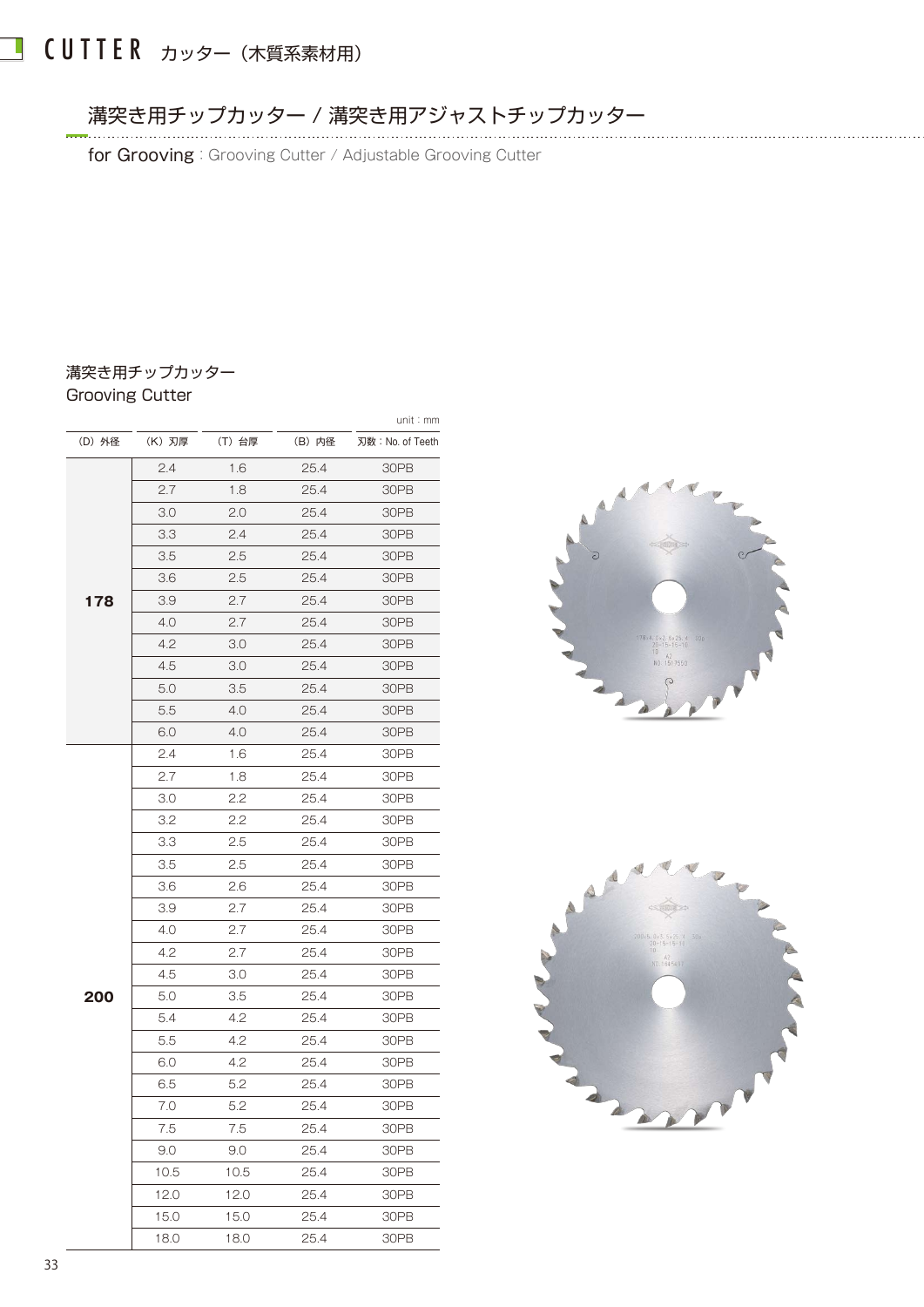



#### 溝突き用チップカッター Grooving Cutter

|        |        |       |        | unit : mm        |
|--------|--------|-------|--------|------------------|
| (D) 外径 | (K) 刃厚 | フランジ厚 | (B) 内径 | 刃数: No. of Teeth |
|        | 6.0    | 6.0   | 25.4   | 18PB             |
|        | 6.5    | 6.5   | 25.4   | 18PB             |
|        | 7.0    | 7.0   | 25.4   | 18PB             |
|        | 7.5    | 7.5   | 25.4   | 18PB             |
|        | 8.0    | 8.0   | 25.4   | 18PB             |
|        | 8.5    | 8.5   | 25.4   | 18PB             |
|        | 9.0    | 9.0   | 25.4   | 18PB             |
|        | 9.5    | 9.5   | 25.4   | 18PB             |
|        | 10.0   | 10.0  | 25.4   | 18PB             |
|        | 10.5   | 10.5  | 25.4   | 18PB             |
|        | 11.0   | 11.0  | 25.4   | 18PB             |
|        | 11.5   | 11.5  | 25.4   | 18PB             |
|        | 12.0   | 12.0  | 25.4   | 18PB             |
|        | 12.5   | 12.5  | 25.4   | 18PB             |
|        | 13.0   | 13.0  | 25.4   | 18PB             |
|        | 13.5   | 13.5  | 25.4   | 18PB             |
|        | 15.0   | 15.0  | 25.4   | 18PB             |
| 200    | 16.0   | 16.0  | 25.4   | 18PB             |
|        | 16.5   | 16.5  | 25.4   | 18PB             |
|        | 19.0   | 19.0  | 25.4   | 18PB             |
|        | 18.0   | 18.0  | 25.4   | 18PB             |
|        | 19.0   | 19.0  | 25.4   | 18PB             |
|        | 19.5   | 19.5  | 25.4   | 18PB             |
|        | 20.0   | 20.0  | 25.4   | 18PB             |
|        | 20.5   | 20.5  | 25.4   | 18PB             |
|        | 21.0   | 21.0  | 25.4   | 18PB             |
|        | 23.0   | 20.0  | 25.4   | 18PB             |
|        | 24.0   | 20.0  | 25.4   | 18PB             |
|        | 25.0   | 20.0  | 25.4   | 18PB             |
|        | 28.0   | 20.0  | 25.4   | 18PB             |
|        | 30.0   | 25.0  | 25.4   | 18PB             |
|        | 35.0   | 25.0  | 25.4   | 18PB             |
|        | 40.0   | 30.0  | 25.4   | 18PB             |
|        | 45.0   | 35.0  | 25.4   | 18PB             |
|        | 50.0   | 35.0  | 25.4   | 18PB             |

#### 溝突き用アジャストチップカッター Adjustable Grooving Cutter

| (D) 外径<br>(D) 外径<br>(K) 刃厚<br>(B) 内径<br>(K) 刃厚<br>フランジ厚<br>(B) 内径<br>刃数: No. of Teeth<br>刃数: No. of Teeth<br>6.0<br>$4.5 \sim 8.0$<br>6.0<br>25.4<br>18PB<br>25.4<br>24PB<br>6.5<br>6.5<br>18PB<br>25.4<br>25.4<br>24PB<br>$6.0 \sim 11.0$<br>7.0<br>7.0<br>25.4<br>18PB<br>24PB<br>25.4<br>$7.5 \sim 14.0$<br>7.5<br>7.5<br>18PB<br>24PB<br>25.4<br>$9.0 \sim 17.0$<br>25.4<br>200<br>8.0<br>8.0<br>18PB<br>$11.0 \sim 21.0$<br>25.4<br>24PB<br>25.4<br>8.5<br>8.5<br>25.4<br>18PB<br>$15.0 \sim 29.0$<br>24PB<br>25.4<br>9.0<br>9.0<br>18PB<br>25.4<br>$17.0 \sim 33.0$<br>25.4<br>24PB<br>9.5<br>9.5<br>25.4<br>18PB<br>$21.0 \sim 41.0$<br>25.4<br>24PB |  |  | unit : mm |  |  | unit: mm |
|-------------------------------------------------------------------------------------------------------------------------------------------------------------------------------------------------------------------------------------------------------------------------------------------------------------------------------------------------------------------------------------------------------------------------------------------------------------------------------------------------------------------------------------------------------------------------------------------------------------------------------------------------------------|--|--|-----------|--|--|----------|
|                                                                                                                                                                                                                                                                                                                                                                                                                                                                                                                                                                                                                                                             |  |  |           |  |  |          |
|                                                                                                                                                                                                                                                                                                                                                                                                                                                                                                                                                                                                                                                             |  |  |           |  |  |          |
|                                                                                                                                                                                                                                                                                                                                                                                                                                                                                                                                                                                                                                                             |  |  |           |  |  |          |
|                                                                                                                                                                                                                                                                                                                                                                                                                                                                                                                                                                                                                                                             |  |  |           |  |  |          |
|                                                                                                                                                                                                                                                                                                                                                                                                                                                                                                                                                                                                                                                             |  |  |           |  |  |          |
|                                                                                                                                                                                                                                                                                                                                                                                                                                                                                                                                                                                                                                                             |  |  |           |  |  |          |
|                                                                                                                                                                                                                                                                                                                                                                                                                                                                                                                                                                                                                                                             |  |  |           |  |  |          |
|                                                                                                                                                                                                                                                                                                                                                                                                                                                                                                                                                                                                                                                             |  |  |           |  |  |          |
|                                                                                                                                                                                                                                                                                                                                                                                                                                                                                                                                                                                                                                                             |  |  |           |  |  |          |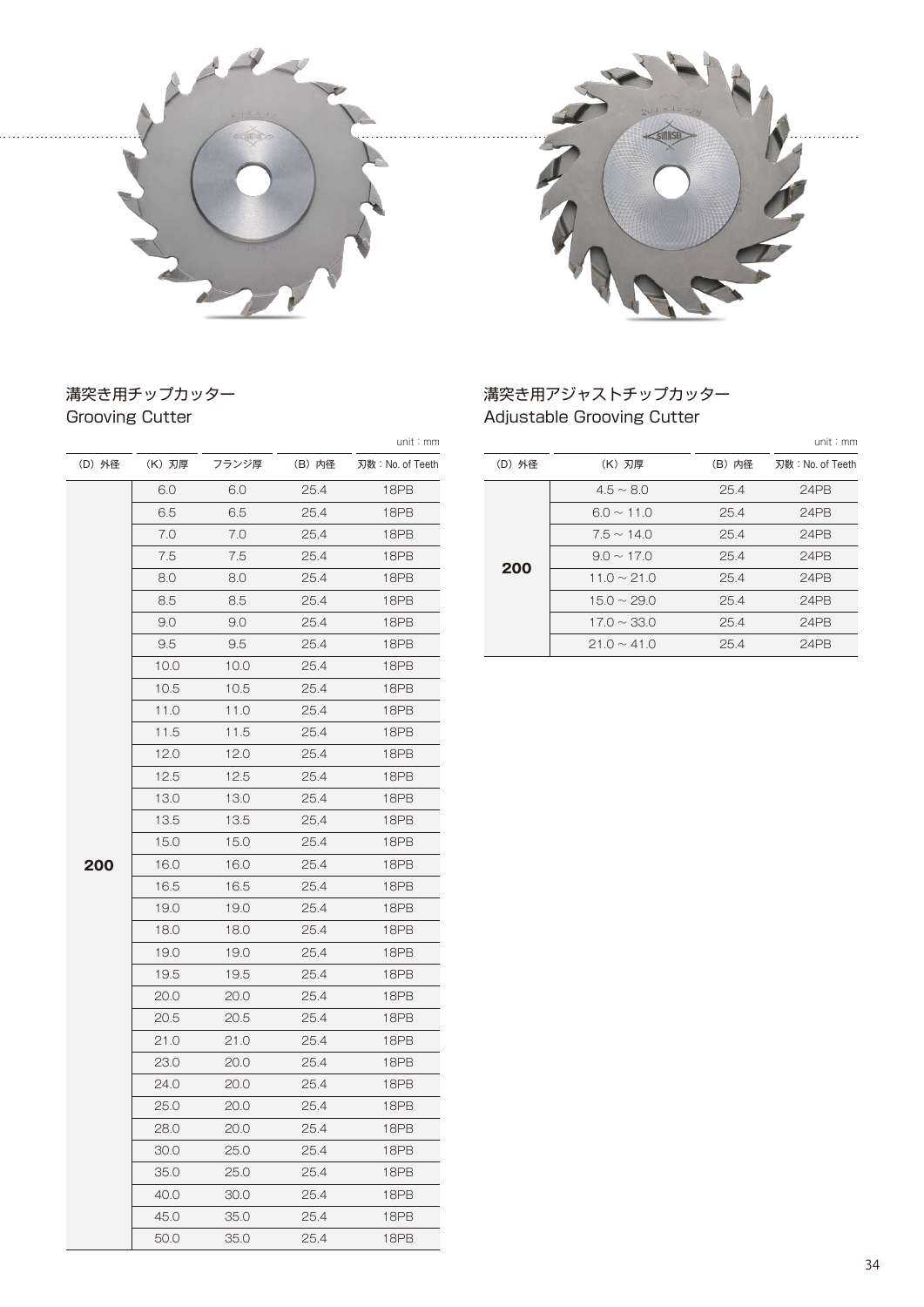## ■ CUTTER カッター (木質系素材用)

#### 溝突き用ラジアルカッター / 溝突き用アジャストラジアルカッター

for Grooving: Radial Cutter / Adjustable Radial Cutter

#### 溝突き用ラジアルカッター Radial Cutter

|        |        |        | unit : mm        |
|--------|--------|--------|------------------|
| (D) 外径 | (K) 刃厚 | (B) 内径 | 刃数: No. of Teeth |
|        | 4.5    | 25.4   | 6PB              |
|        | 5.4    | 25.4   | 6PB              |
|        | 6.0    | 25.4   | 6PB              |
|        | 7.5    | 25.4   | 6PB              |
|        | 9.0    | 25.4   | 6PB              |
|        | 10.0   | 25.4   | 6PB              |
|        | 10.5   | 25.4   | 6PB              |
| 180    | 12.0   | 25.4   | 6PB              |
|        | 13.0   | 25.4   | 6PB              |
| 200    | 13.5   | 25.4   | 6PB              |
|        | 15.0   | 25.4   | 6PB              |
|        | 18.0   | 25.4   | 6PB              |
|        | 21.0   | 25.4   | 6PB              |
|        | 24.0   | 25.4   | 6PB              |
|        | 25.0   | 25.4   | 6PB              |
|        | 27.0   | 25.4   | 6PB              |
|        | 30.0   | 25.4   | 6PB              |



#### 溝突き用アジャストラジアルカッター Adjustable Radial Cutter

|        |                  |        | unit : $mm$     |
|--------|------------------|--------|-----------------|
| (D) 外径 | (K) 刃厚           | (B) 内径 | 刃数:No. of Teeth |
|        | $4.5 \sim 8.0$   | 25.4   | 8PB             |
|        | $6.0 \sim 11.0$  | 25.4   | 8PB             |
| 180    | $7.5 \sim 14.0$  | 25.4   | 8PB             |
|        | $9.0 \sim 17.0$  | 25.4   | 8PB             |
|        | $11.0 \sim 21.0$ | 25.4   | 8PB             |
| 200    | $15.0 \sim 29.0$ | 25.4   | 8PB             |
|        | $17.0 \sim 33.0$ | 25.4   | 8PB             |
|        | $21.0 \sim 41.0$ | 25.4   | 8PB             |
|        | $25.0 \sim 49.0$ | 25.4   | 8PB             |
|        | $30.0 \sim 59.0$ | 25.4   | 8PB             |